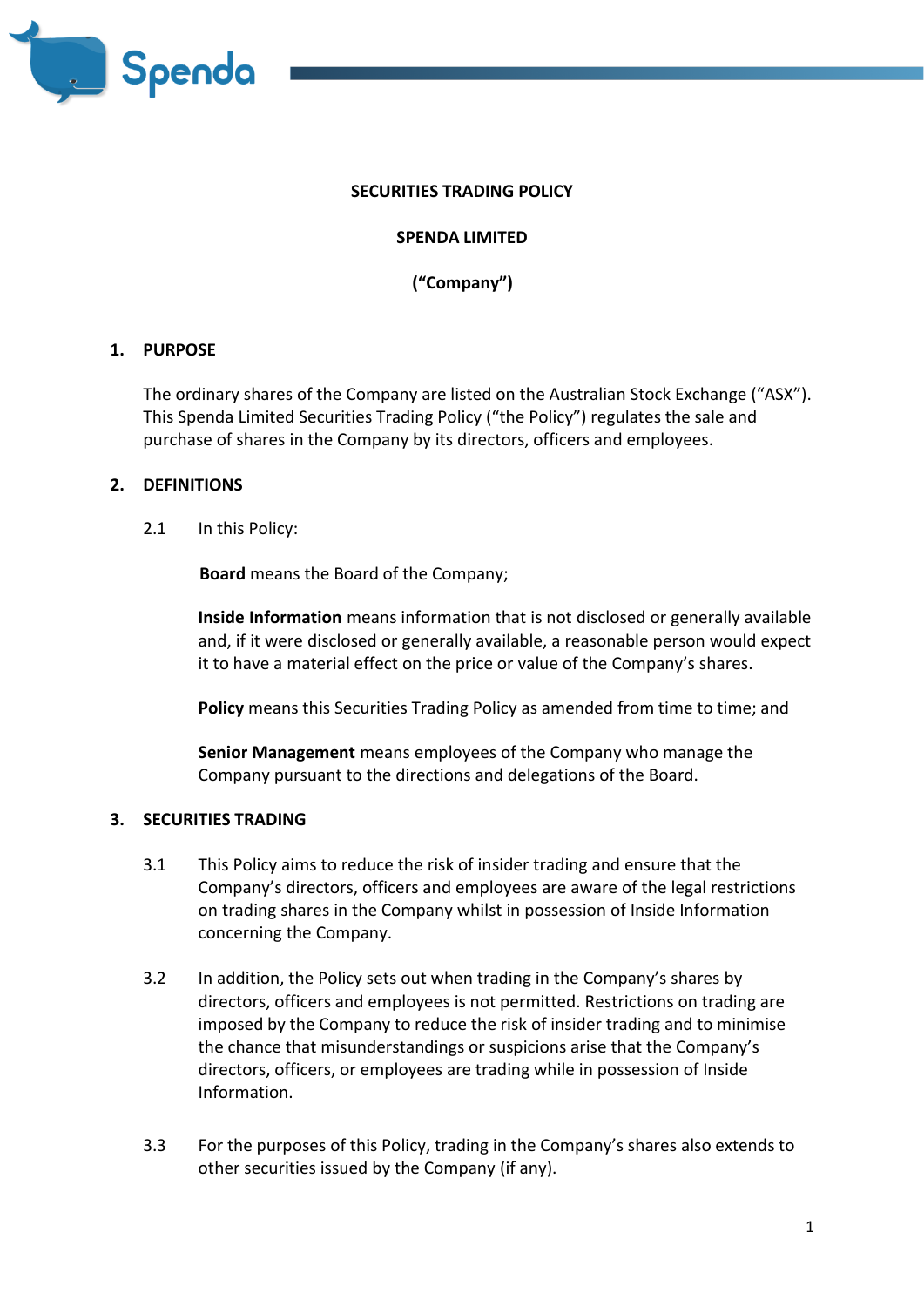

### **4. INSIDER TRADING**

The insider trading provisions are contained in Part 7.10 Division 3 of the *Corporations Act 2001* (Cth). The *Corporations Act* prohibits any person who possesses Inside Information and who knows or ought reasonably to know, that the information qualifies as inside information from:

- (a) dealing in Company shares; or
- (b) procuring another person to deal in Company shares; or
- (c) directly or indirectly communicating the Inside Information, or causing the inside information to be communicated, to any person who they know, or ought reasonably to know, would be likely to deal in Company shares or procure another person to do so.

### **5. POLICY**

- 5.1 Consistent with the insider trading provisions of the *Corporations Act*, all of the Company's directors, officers and employees are prohibited from trading in the Company's shares while in possession of Inside Information concerning the Company.
- 5.2 Directors, officers and employees should never communicate any Inside Information to any other person, including family members and associates. In addition, directors, officers and employees are prohibited from trading in the Company's shares during:
	- 5.2.1 each period of 30 days immediately prior to the intended date upon which the Company releases its annual financial statements to the ASX;
	- 5.2.2 each period of 30 days immediately prior to the intended date upon which the Company releases its half year financial statements to the ASX;
	- 5.2.3 each period of 30 days immediately prior to the intended date upon which the Company holds its annual general meeting; and
	- 5.2.4 each period of 24 hours immediately after the date upon which the Company issues a price‐sensitive ASX announcement.
- 5.3 No director, officer or employee may deal in Company shares at any time for short-term gain, including buying and selling Company shares in a 3 month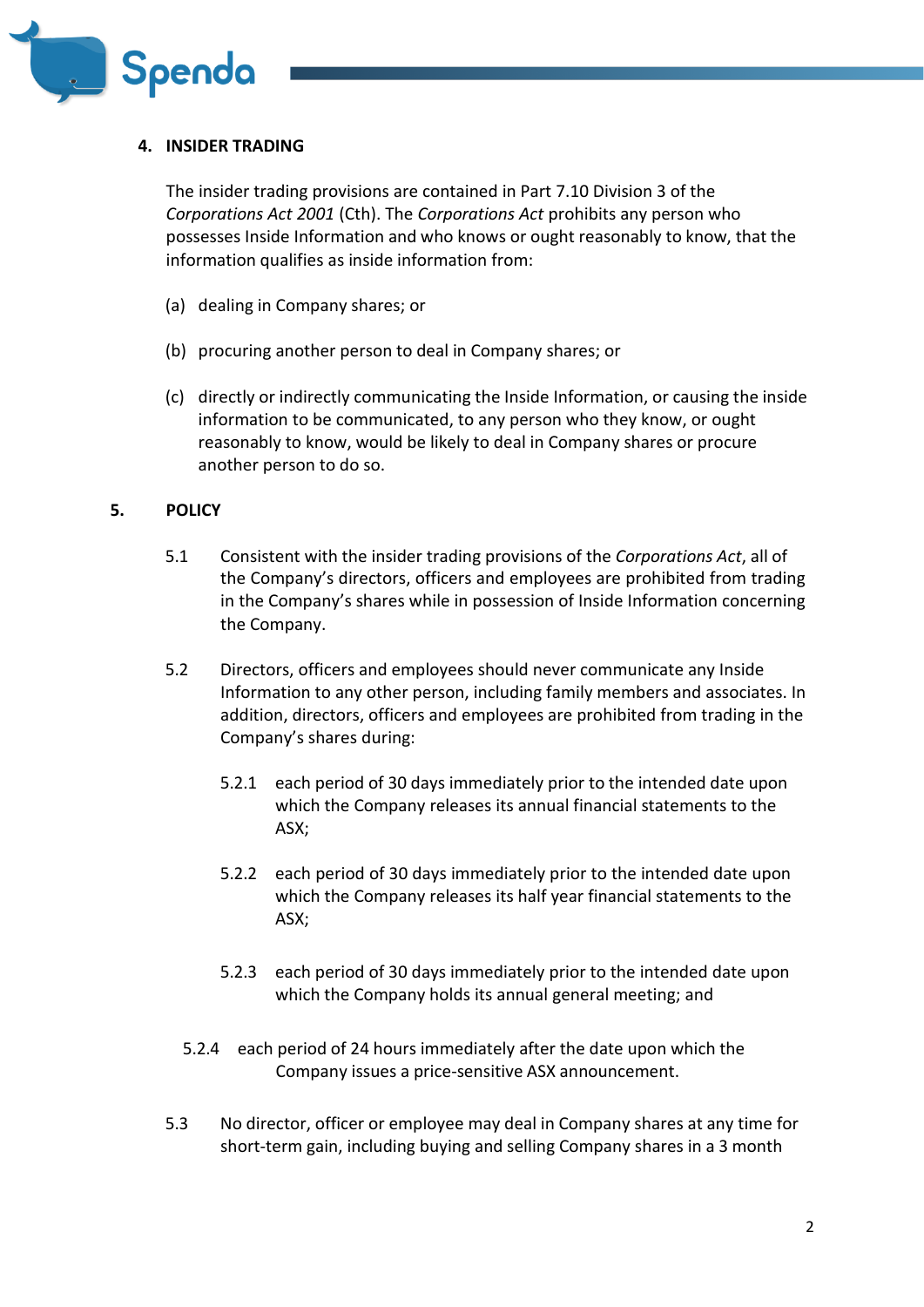

period, without the written approval of the Chairman or, in the case of the Chairman, the Managing Director.

- 5.4 In order to ensure compliance with this Policy, all officers and employees must discuss any proposed dealing with (and obtain written approval from) the Company Secretary or a director prior to trading Company shares at any time.
- 5.5 An officer or employee who is not in possession of Inside Information may be given clearance by the Chairman (in the case of the Chairman all of the other members of the Board) to sell or otherwise dispose of Company securities during a prohibited trading period in the following circumstances:
	- (a) where that officer or employee faces financial hardship, to be approved and determined by the Board;
	- (b) where the person is required to sell their securities by court order, court enforceable undertaking or other requirement by law; or
	- (c) where such other exceptional circumstances exist as approved and determined by the Chairman (or in the case of the Chairman, the Board).

To obtain clearance for trading in the above circumstances, the officer or employee in question must submit an application in writing to the Chairman (or in the case of the Chairman, an application in writing to the Board), setting out reasons for requesting the approval and including supporting documentation. Any exemption, if granted, will be in writing and is to contain a specified time period during which the trading of the securities can be made.

- 5.6 A director and the Company Secretary must discuss the proposed dealing with (and obtain written approval from) the Chairman prior to trading Company shares at any time.
- 5.7 The Chairman must discuss the proposed dealing with (and obtain written approval from) the Managing Director prior to trading Company shares at any time.
- 5.8 Any trading activity by the Company's officers and employees that is not specifically restricted by this Policy shall not be subject to this Policy or any of the restrictions and obligations imposed by this Policy.

# **6. DISCLOSURE OF DIRECTORS' INTERESTS**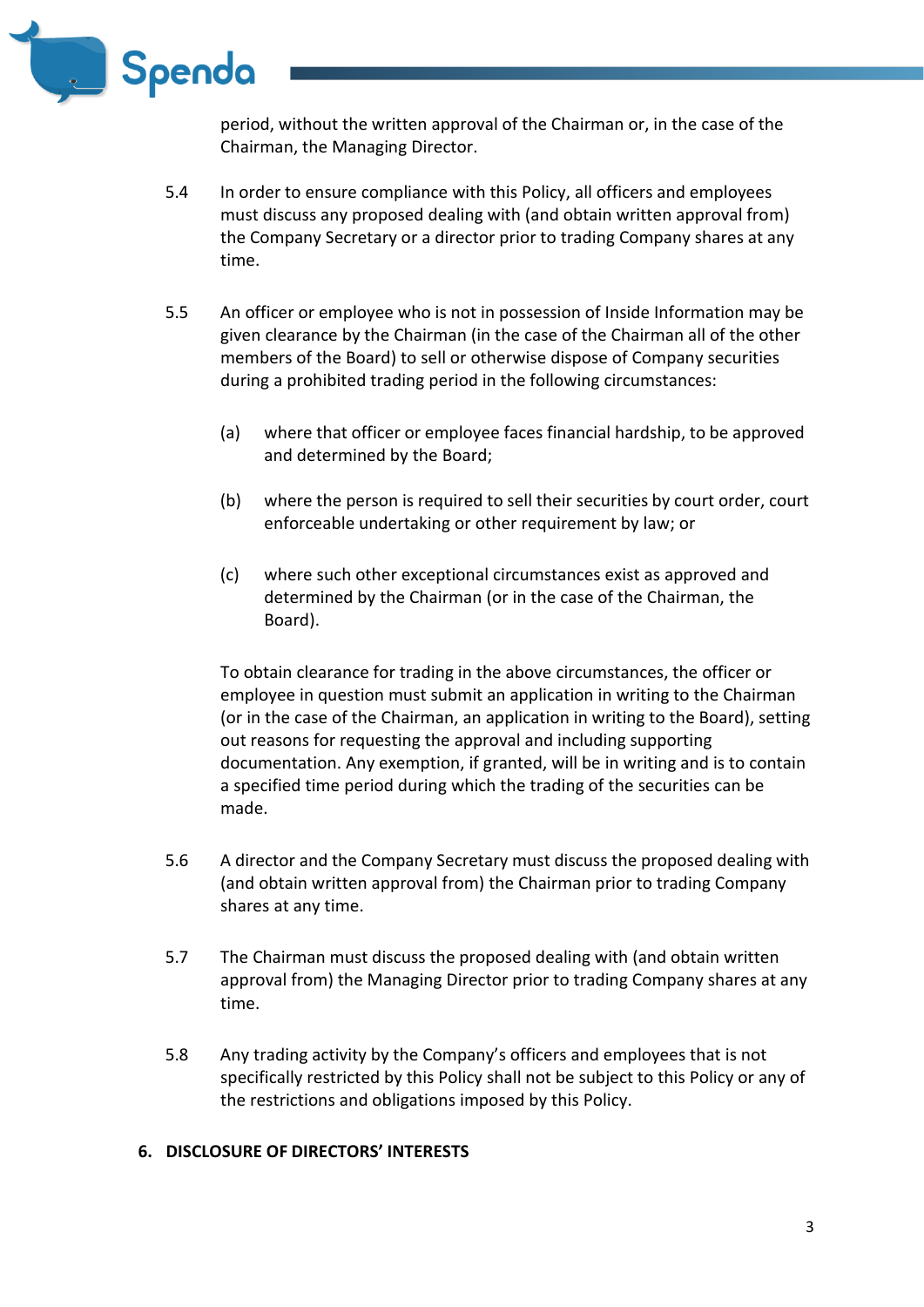

When advising the ASX of any change to a notifiable interest of a director of the Company, the Company must ensure that the ASX be advised whether this occurred during a closed period where prior written clearance was required for the trading, and if so, whether prior written clearance was provided.

# **7. TRADING EXCLUDED FROM THE RESTRICTIONS OF THIS POLICY**

Trading by the Company's officers and employees in the following circumstances is excluded from the restrictions in this Policy:

- (a) Where ordinary shares in the Company are acquired by conversion of securities giving a right of conversion to ordinary shares;
- (b) Where securities are acquired under a bonus issue made to all holders of securities in the same class;
- (c) Where the trading of securities results in no change to the beneficial ownership interest in the securities;
- (d) Transfers of securities already held into a superannuation fund or other saving scheme in which the person is a beneficiary;
- (e) Where securities are acquired under a dividend reinvestment plan that is available to all holders of securities in the same class;
- (f) Where securities are acquired or exercised under the Company's ESOP;
- (g) where securities are traded or acquired under an on market buy back or any rights offer or share purchase plan;
- (h) accepting into a takeover offer;
- (i) a disposal of securities in the Company that is the result of secured lender exercising their rights;
- (j) trading under a non-discretionary trading plan for which prior written clearance has been provided where the trading plan was not entered into or amended during a closed period and where the trading plan does not permit officers to exercise any influence or discretion over how when or whether to trade;
- (k) where a restricted person is a trustee, trade in the securities of the Company by that trust provided the restricted person is not a beneficiary of the trust and any decision to trade during a prohibited period is taken by the other trustees or by the investment managers independently of the restricted person.

# **8. LISTING RULES**

8.1 The Board shall do all acts, matters and things as may be necessary in order to ensure that the Company, its officers, and employees comply with the requirements of the ASX Listing Rules (as amended from time to time) in so far as they relate to the Policy.